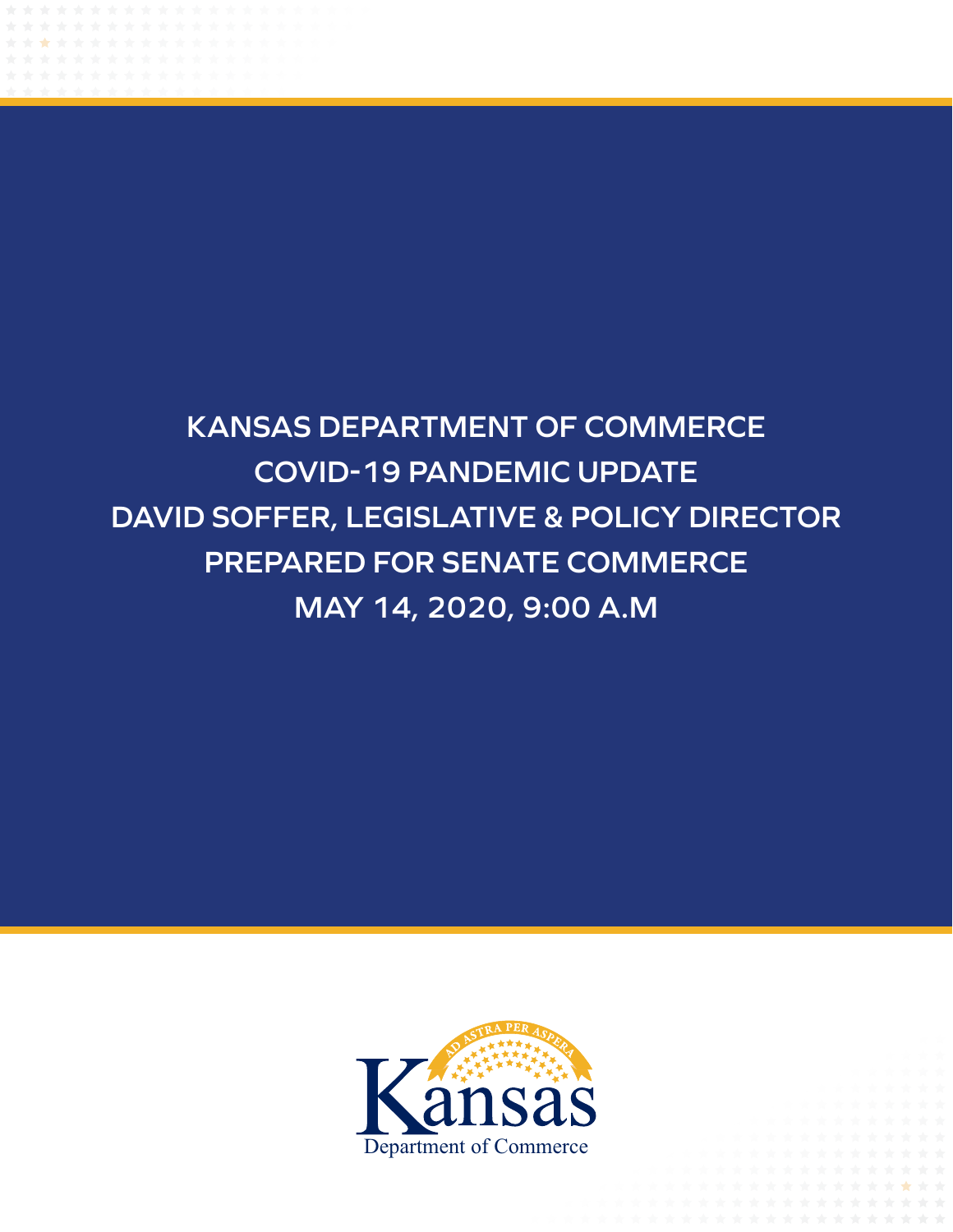Over the past seven weeks the Department of Commerce has pivoted in a dramatic fashion in response to the economic crisis created by the COVID-19 pandemic. We've quickly changed not only much of what we do, but also how we do it. Our economy has been dramatically altered as a result of the pandemic. We continue to work with our businesses to help in any which way we can.

## I. WHAT ARE WE SEEING?

II. CARES ACT

III. HOW THE DEPARTMENT OF DEPARTMENT OF COMMERCE IS ASSISTING BUSINESSES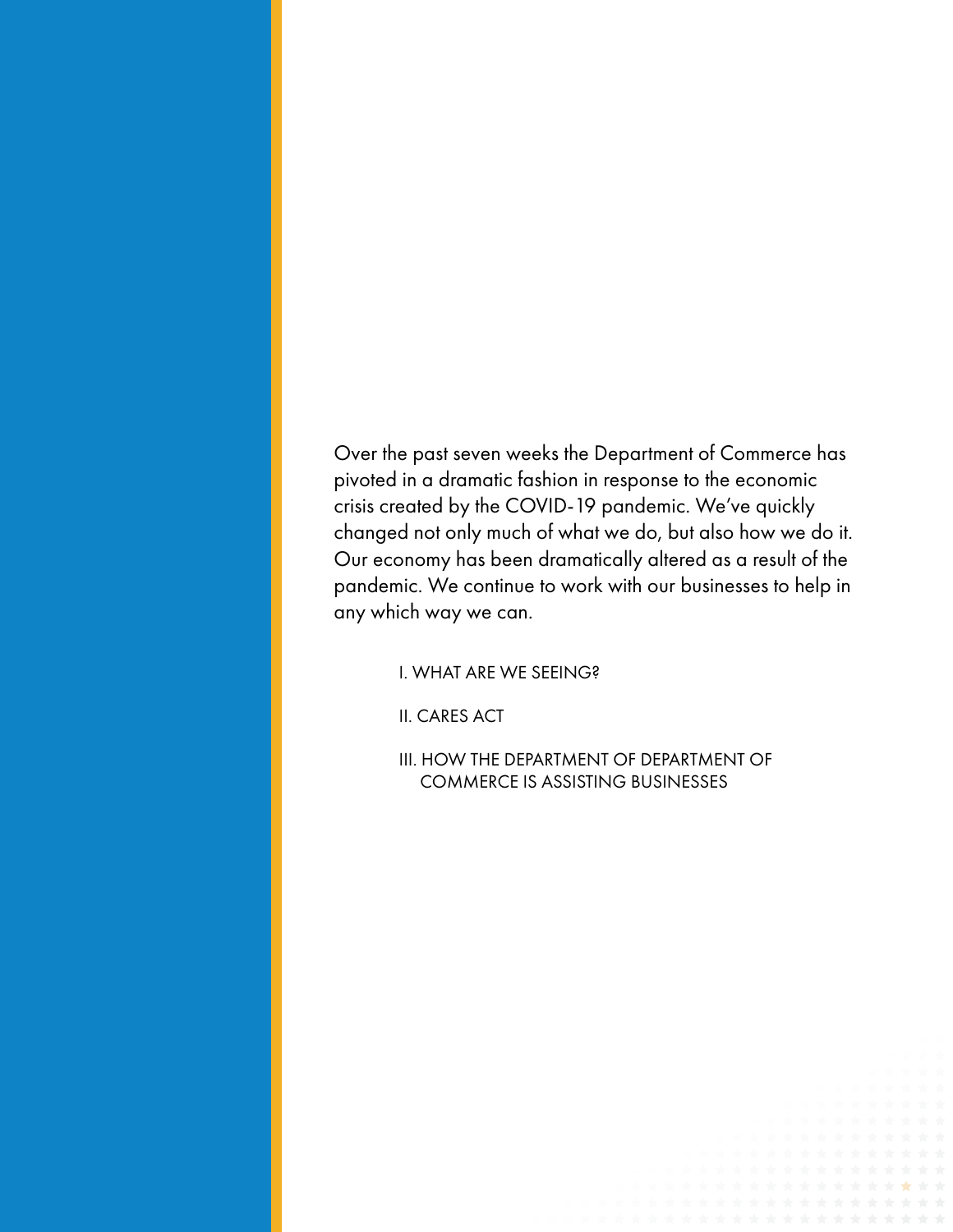# *I. WHAT ARE WE SEEING?*



Kansas, like nearly every state across the country, has seen an unprecedented slow down. Nationally, the GDP fell 4.8% in Q1. This is the biggest decline since the great recession and unfortunately, we are only at the beginning. Most estimates peg the Q2 decline to fall over 10%. It's important to understand that we are not alone during this difficult time.

In Kansas, our unemployment rate is similar to what we're seeing nationally, currently sitting above 14%.

Initial Unemployment Claims by Industry

*(Ranked by total share of employment)1*

| Industry                                   | Unemployment<br>within industry |  |  |  |  |
|--------------------------------------------|---------------------------------|--|--|--|--|
| Government                                 | 0.75%                           |  |  |  |  |
| Health Care & Social Assistance            | 12.46%                          |  |  |  |  |
| Manufacturing                              | 31.30%                          |  |  |  |  |
| <b>Retail Trade</b>                        | 14.76%                          |  |  |  |  |
| <b>Accommodation &amp; Food Services</b>   | 29.01%                          |  |  |  |  |
| Administrative & Wast Management           | 14.00%                          |  |  |  |  |
| Professional, Scientific & Technical Serv. | 7.83%                           |  |  |  |  |
| Transportation & Warehousing               | 9.42%                           |  |  |  |  |
| Construction                               | 13.14%                          |  |  |  |  |
| Finance & Insurance                        | 2.69%                           |  |  |  |  |
| Wholesale Trade                            | 6.72%                           |  |  |  |  |
| Other Services                             | 28.31%                          |  |  |  |  |
| Management of Companies                    | 0.80%                           |  |  |  |  |
| <b>Educational Services</b>                | 24.79%                          |  |  |  |  |
| Information                                | 11.35%                          |  |  |  |  |
| Real Estate & Rental & Leasing             | 18.35%                          |  |  |  |  |
| Arts, Entertainment & Recreation           | 48.03%                          |  |  |  |  |
| Mining & Oil & Gas Extraction              | 16.21%                          |  |  |  |  |
| Utilities                                  | 0.77%                           |  |  |  |  |

As expected, we see substantial unemployment in a variety of sectors. One of the hardest hit industries as been our restaurant and entertainment industry. According to the Kansas Restaurant & Hospitality Industry, 38% of operators temporarily closed their restaurants and 83% had furloughed or layoffs<sup>2</sup>. Between March 1 and April 16, an estimated \$325 Million in sales were lost statewide as a result of the pandemic.

#### Jobless Claims by County

Projected Unemployment Rate in Kansas, by County March 21 - April 25, 2020

| Chevenne<br>2.7       |                       | <b>Rawlins</b><br>6.0 | <b>Decatur</b><br>4.9 | Norton<br>26                                                                                                                                                                                                                    | <b>Phillips</b><br>6.5 | Smith<br>3.2           | Jewell<br>4.4      | <b>Republic</b><br>4.1  | Washington<br>3.8                         | Marshall<br>44       | Nemaha<br>5.3                                   | <b>Brown</b><br>7.6       | Doniphan<br>4.2<br><b>Atchison</b> |                         |                  |
|-----------------------|-----------------------|-----------------------|-----------------------|---------------------------------------------------------------------------------------------------------------------------------------------------------------------------------------------------------------------------------|------------------------|------------------------|--------------------|-------------------------|-------------------------------------------|----------------------|-------------------------------------------------|---------------------------|------------------------------------|-------------------------|------------------|
| Sherman<br>69         |                       | <b>Thomas</b><br>6.1  | Sheridan<br>2.2       | Graham<br>6.2                                                                                                                                                                                                                   | <b>Rooks</b><br>56     | Osborne<br>5.0         | Mitchell<br>5.2    | Cloud<br>7.5<br>Ottawa  | Clav<br>7.9                               | Riley<br>10.7        | Pottawatomie<br>80                              | Jackson<br>15.2           | 9.9<br>Jefferson<br>11.5           | Leavenworth<br>10.7     | <b>Wyandotte</b> |
| Wallace<br>23         | Logan<br>52           |                       | Gove<br>5.8           | Trego<br>96                                                                                                                                                                                                                     | <b>Ellis</b><br>95     | <b>Russell</b><br>11.1 | Lincoln<br>4.7     | 7.6<br><b>Saline</b>    | <b>Dickinson</b><br>11.9                  | 13.8                 | Geary Wabaunsee<br>8.4                          | <b>Shawnee</b><br>14.3    | <b>Douglas</b><br>14.8             | <b>Johnson</b><br>10.8  | 13.3             |
| Greeley               | Wichita               | Scott                 | Lane                  | <b>Ness</b>                                                                                                                                                                                                                     | <b>Rush</b>            | Barton                 | Ellsworth<br>5.9   | 12.4                    |                                           | <b>Morris</b><br>8.9 | Lyon                                            | Osage<br>$10.\bar{9}$     | Franklin<br>11.8                   | Miami<br>9.2            |                  |
| 2.1                   | 3.0                   | 3.6                   | 3.6                   | 4.3                                                                                                                                                                                                                             | 8.6<br>Pawnee          | 8.6                    | <b>Rice</b><br>8.0 | <b>McPherson</b><br>8.0 | <b>Marion</b><br>94                       | Chase<br>12.2        | 9.2                                             | Coffey<br>7.7             | Anderson<br>7.9                    | Linn<br>8.9             |                  |
| Hamilton<br>1.5       | Kearny<br>4.8         |                       | Finney<br>6.6         | Hodgeman<br>2.5                                                                                                                                                                                                                 | 4.6<br><b>Edwards</b>  | <b>Stafford</b><br>5.0 | Reno<br>13.7       | Harvey                  | 14.8                                      |                      | Greenwood                                       | Woodson<br>10.7           | Allen<br>10.7                      | <b>Bourbon</b><br>10.7  |                  |
| <b>Stanton</b><br>1.3 | Grant                 | Haskell               | Gray<br>25            | Ford<br>5.1                                                                                                                                                                                                                     | 4.0<br>Kiowa           | Pratt<br>7.6           | Kingman            |                         | <b>Butler</b><br>19.5<br>Sedawick<br>24.5 |                      | 93                                              | Wilson<br>23.4            | Neosho<br>11.9                     | Crawford                |                  |
| <b>Morton</b><br>24   | 4.0<br><b>Stevens</b> | 2.1<br>Seward         | Meade<br>3.7          | Clark<br>1.3                                                                                                                                                                                                                    | 4.3<br>Comanche        | <b>Barber</b><br>5.4   | 130<br>Harper      | Sumner<br>24.4          |                                           | Cowley<br>14.7       | Elk<br>10.5<br>Chautauqua                       | <b>Montgomery</b><br>16.8 | Labette<br>11.2                    | 11.2<br>Cherokee<br>6.7 |                  |
|                       | 22                    | 5.7                   |                       |                                                                                                                                                                                                                                 | 4.3                    |                        | 6.3                |                         |                                           |                      | 9.3                                             |                           |                                    |                         |                  |
|                       |                       |                       |                       | ource: Institute for Policy & Social Research, The University of Kansas;<br>data from Kansas Department of Labor, Labor Market Information Services and<br>U.S. Bureau of Labor Statistics, Local Area Unemployment Statistics. |                        |                        |                    |                         |                                           |                      | <b>Projected Unemployment Rate</b><br>$39 - 67$ | $1.3 - 3.8$               |                                    |                         |                  |



 As we can see, Sedgwick County and the South Central region have proportionally been hit harder. This can be attributed to the challenges the aviation industry is facing, primarily problems which precede the pandemic.

<sup>1</sup>Prof. Donna Ginther; Kansas Institute for Policy & Social Research <u>[http://ipsr.ku.edu/covid19/images/Ginther\\_CoronaVirus\\_7.pdf](http://ipsr.ku.edu/covid19/images/Ginther_CoronaVirus_7.pdf)</u> 2 [https://restaurantsact.com/wp-content/uploads/2020/04/KS\\_COVID\\_19\\_Restaurant\\_Economic\\_Snapshot.pdf](https://restaurantsact.com/wp-content/uploads/2020/04/KS_COVID_19_Restaurant_Economic_Snapshot.pdf)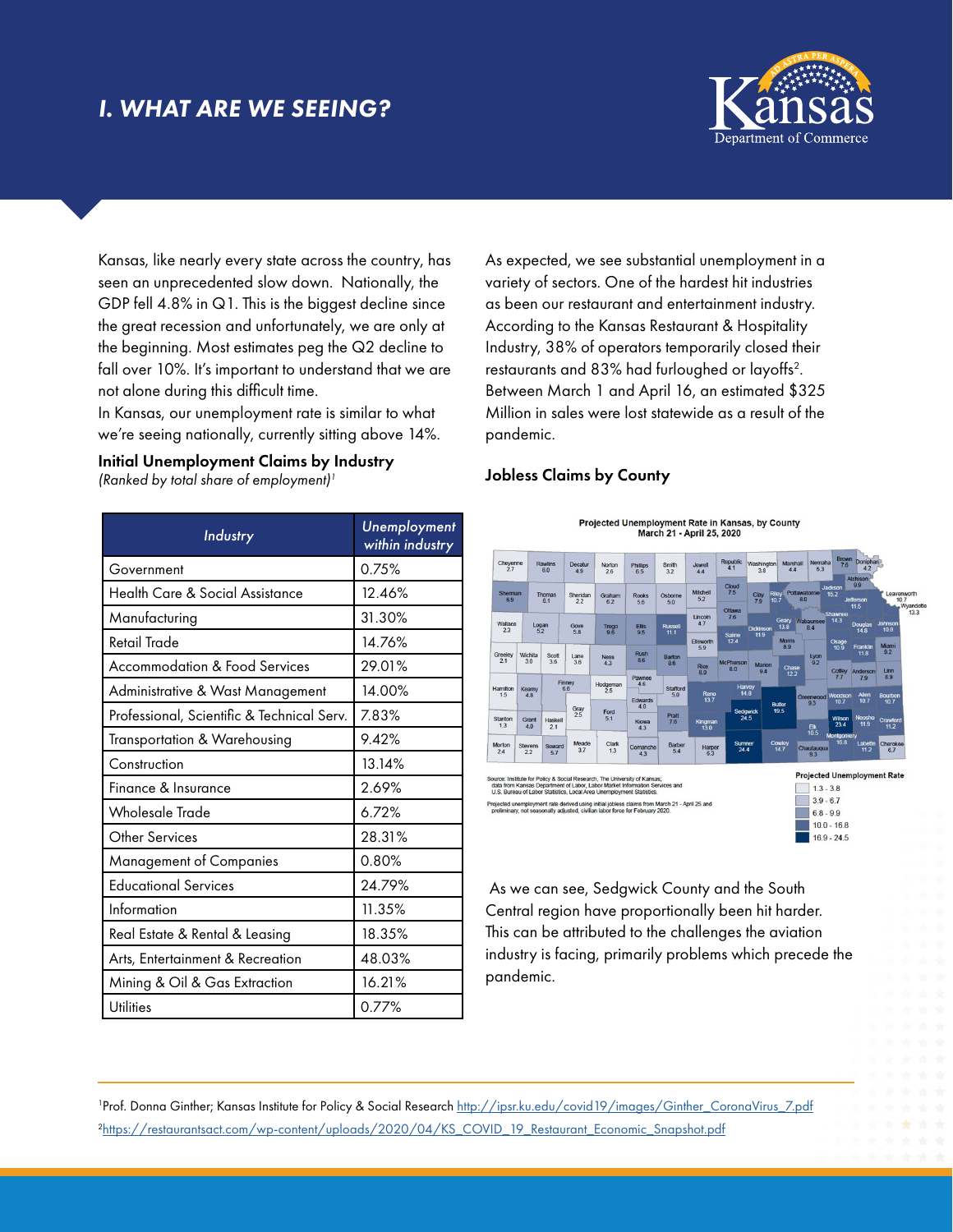# *II. CARES ACT*



### *1. Paycheck Protection Program*

The Coronavirus Aid, Relief and Economic Security (CARES) Act allocated \$350 billion to help private nonprofits and small businesses keep workers employed amid the pandemic and economic downturn. Known as the Paycheck Protection Program, the initiative provides 100% federally guaranteed loans to eligible organizations. Importantly, these loans may be forgiven if borrowers maintain their payrolls during the crisis or restore their payrolls afterward.

- *• Eligibility*: 501(c)(3) organizations with fewer than 500 employees, in operation before Feb. 15, 2020.
- *• Limit*: Loans can be up to 2.5x the borrower's average monthly payroll costs, not to exceed \$10 million.
- As of May 1, Kansas ranked 10th in loans per capita and 17th in loan dollars per capita, while also being 39th in average loan size<sup>3</sup>
- Total of 44,715 Loans made, which makes up over 17% of firms in the State of Kansas
- According to a survey done by the Greater Kansas City Chamber, 35% applied and were approved for PPP, 25% were awaiting a decision and 32% did not apply.

# *2. Economic Industry Disaster Loan and Emergency Advance Program (EIDL)*

This \$70 billion program, administered by the Small Business Administration, provides private nonprofits (including faith-based) and other applicants that meet the eligibility requirements with working capital loans and emergency advances of up to \$10,000 within three days of application for the loan. The annual interest rate for nonprofit organizations is 2.75% with all payments deferred for up to one year.

- a. *Eligibility*: 501(c)(3) organizations with fewer than 500 employees, several of the typical creditworthiness requirements for this program have been waived.
- b. *Limit*: Loans available up to \$2 million and emergency advances of up to \$10,000 within three days of application for the loan. Emergency advances do not have to be repaid.
- c. In total, 21,749 advances were made to Kansas businesses totaling over \$69 Million and 549 loans were approved totaling over \$73 Million<sup>4</sup>.
- d. As of the writing of this testimony, applications are only being accepted for agricultural businesses
- 3. Tax credit for retaining employees, worth up to 50% of wages paid during the crisis, for businesses forced to suspend operations or that have seen gross receipts fall by 50% from the previous year. (Those taking out PPP's will not be eligible for this benefit).
	- a. The credit is based on qualified wages paid to the employee. For employers with greater than 100 full-time employees, qualified wages are wages paid to employees when they are not providing services due to the COVID-19-related circumstances described above.

<sup>3</sup>Small Business Administration Disaster Assistance Update 4 Small Business Administration Disaster Assistance Update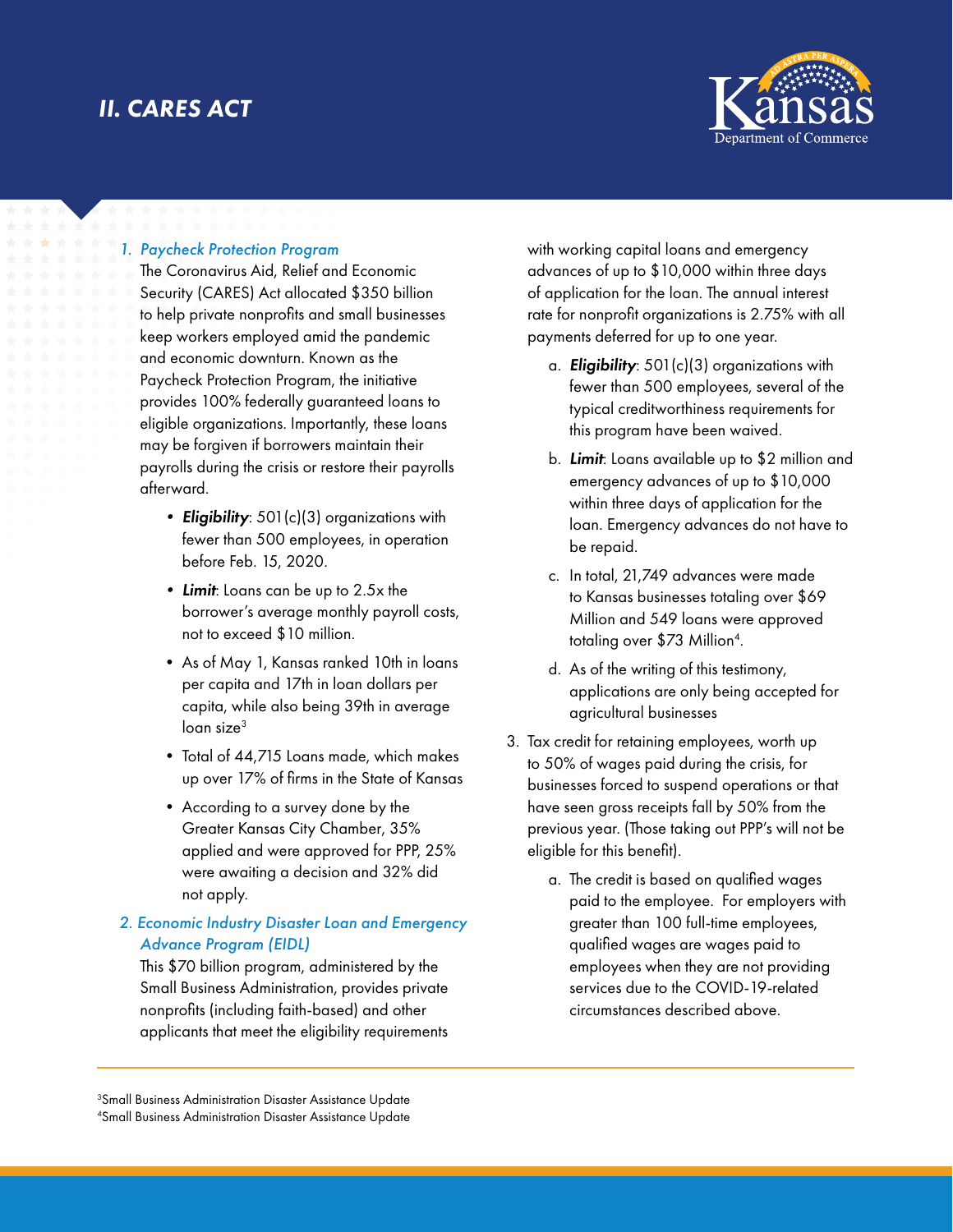- b. For eligible employers with 100 or fewer full-time employees, all employee wages qualify for the credit, whether the employer is open for business or subject to a shut-down order.
- c. The credit is provided for the first \$10,000 of compensation, including health benefits, paid to an eligible employee.
- d. The credit is provided for wages paid or incurred from March 13, 2020 through December 31, 2020.
- 4. Delay federal payroll tax for employers, requiring half of the deferred tax to be paid by the end of 2021 and the other half by the end of 2022 (Those taking out PPP's will not be eligible for this benefit).
- 5. The provision waives the federal excise tax on any distilled spirits used for or contained in hand sanitizer that is produced and distributed in a manner consistent with guidance issued by the Food and Drug Administration and is effective for calendar year 2020.
- 6. NEA allocated an additional \$450,000 to Kansas from the CARES Act. The money is intended to assist nonprofit arts organizations "to prevent, prepare for, and respond to coronavirus, domestically or internationally." The legislation allows funds to be used for general operating expenses, a departure from the Arts Endowment's requirement of supporting project-based funding and an acknowledgment of the dire situation facing the arts community. In addition, arts organizations do not have to provide matching funds to receive their grant.
- 7. Provides that a Net Operating Loss arising in a tax year beginning in 2018, 2019, or 2020 can be carried back five years. The provision also temporarily removes the taxable income limitation to allow an NOL to fully offset income.
- 8. Encourages Americans to contribute to churches and charitable organizations in 2020 by permitting them to deduct up to \$300 of

cash contributions, whether they itemize their deductions or not. The provision increases the limitations on deductions for charitable contributions by individuals who itemize, as well as corporations. For individuals, the 50-percent

| Kansas City           | \$1,355,838 |
|-----------------------|-------------|
| Lawrence              | \$446,184   |
| Leavenworth           | \$201,489   |
| Lenexa                | \$135,507   |
| Manhattan City        | \$328,976   |
| Overland Park         | \$466,120   |
| Shawnee               | \$168,955   |
| Topeka                | \$1,109,262 |
| Wichita               | \$1,725,897 |
| Johnson County        | \$631,737   |
| Kansas Nonentitlement | \$9,029,815 |

of adjusted gross income limitation is suspended for 2020. For corporations, the 10-percent limitation is increased to 25 percent of taxable income. This provision also increases the limitation on deductions for contributions of food inventory from 15 percent to 25 percent.

9. Authorizes a \$5 billion additional allocation to the Community Development Block Grant (CDBG) to address COVID-19. In total Kansas received over \$15 Million. The breakdown is below: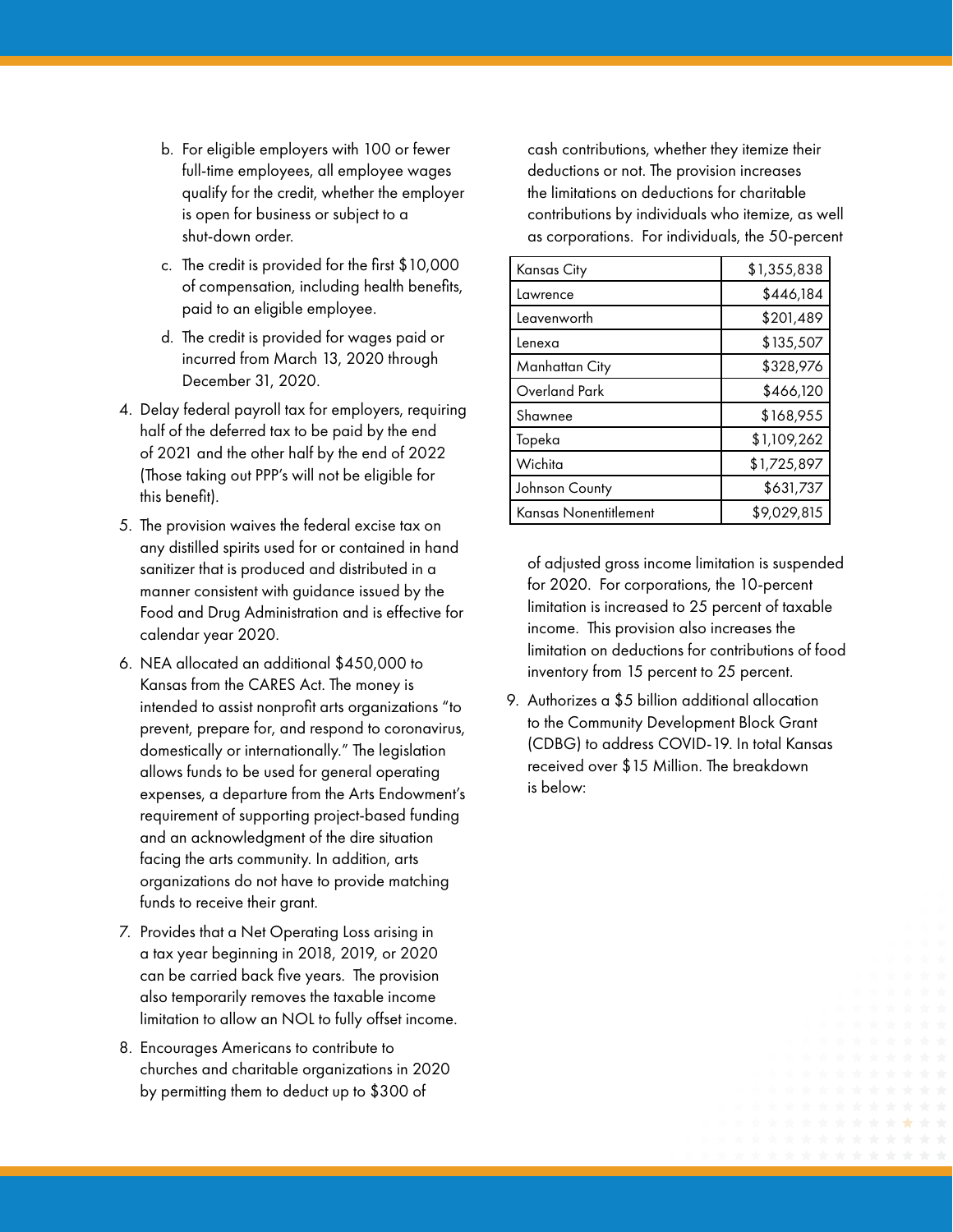# *III. HOW THE DEPARTMENT OF COMMERCE IS ASSISTING BUSINESSES*



#### *1. COVID-19 RESOURCE WEBPAGE*

Commerce launched a webpage on March 17th focused on COVID-19 related information and resources. On our website, businesses can find information about loans and grants; Governor's executive orders; production of PPE; state resources related to COVID-19; and a variety of other resources. We continue to update this website regularly so businesses can have a one stop shop for all their needs.

## [https://www.kansascommerce.gov/](https://www.kansascommerce.gov/ covid-19-response/) [covid-19-response/](https://www.kansascommerce.gov/ covid-19-response/)

#### *2. HIRE FUND*

On March 20th, as the full force of the crisis was hitting Kansas, one of the first actions we took was to launch the HIRE Fund to support the state's hospitality businesses. (HIRE stands for Hospitality Industry Relief Emergency Fund). We partnered with NetWork Kansas to provide \$5 million in short-term, zero-interest loans for Kansas' hospitality sector during the COVID-19 crisis.

The \$5 million in funding for HIRE came from the Job Creation Fund ("JCF"), which is the state's deal closing fund. Typically, JCF is used for recruiting outside businesses into the state, but retention of existing businesses is a permitted use under the statute.

We received almost 900 applications within the first 24 hours and have received 1,800 applications to date.

HIRE Funds were distributed in the following manner:

> • 344 loans were allocated with an average loan amount of \$14,500.

- Douglas, Johnson, Shawnee and Wyandotte counties: \$2 million to 136 businesses
- Sedgwick County: \$1 million to 68 companies
- The remaining \$2 million was allocated to 140 businesses throughout the state.

#### *3. OUTREACH*

As the COVID-19 situation started to unfold, it was clear that Commerce needed to be proactive in communicating regularly—and through different communication vehicles—with the public. In the last six weeks, I have conducted video and phone calls with 66 different groups (business and industry associations; chambers; cities and counties; legislative town halls; etc.) and have spoken with almost 2,000 people on these calls.

Commerce's Regional Project Managers have been leading webinars and online meetings helping communities and businesses understand what resources are available and how to access them. This particularly includes providing information about SBA loan and grant programs like PPP and EIDL.

Commerce has also launched an online chat feature on our website to help businesses navigate the application process for SBA loans. The chat feature is staffed by 12 staff that we rapidly trained to provide this assistance; training was provided by SBA, and by member banks of the Kansas Bankers Association. To date, more than 250 businesses have utilized the chat feature.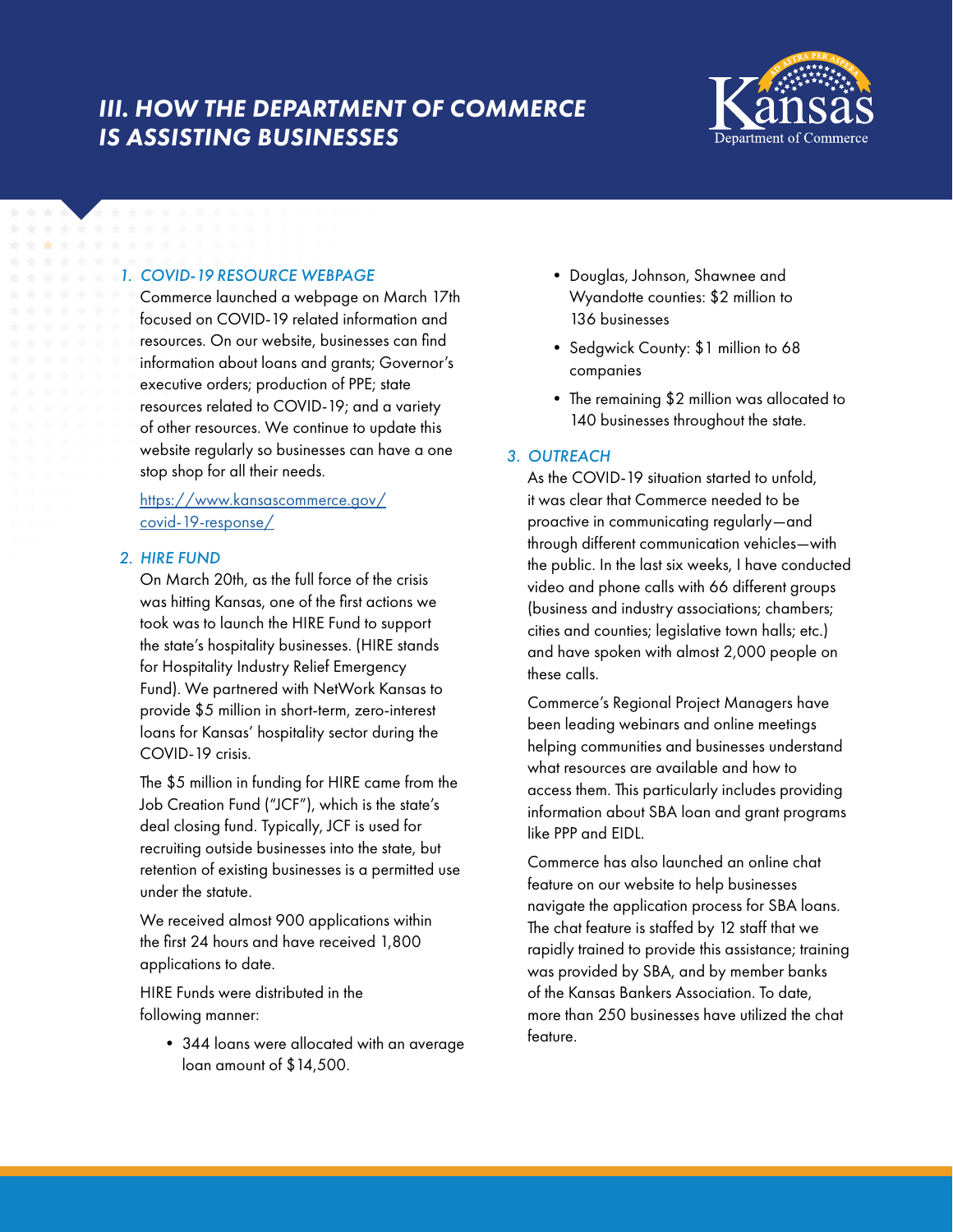### *4. KANSASWORKS.COM/CORONAVIRUS*

The COVID-19 crisis has driven demand and opportunity for some functions in critical industries such as food and grocery; shipping and logistics; and healthcare. On April 1st, we launched a jobs website solely focused on companies hiring during the pandemic, [kansasworks.com/coronavirus.](http://kansasworks.com/coronavirus)

The purpose of this site is to connect job seekers with Kansas businesses hiring to fill urgent needs during the COVID-19 pandemic. As of April 27th, there were almost 2,400 job postings on the site. With a large number of newly unemployed workers in the state we are working hard to communicate that there ARE job opportunities available. Please help us by encouraging employers and jobseekers to use this free service.

#### *5. CDBG LOANS & GRANTS*

In an effort to speed the flow of liquidity to small businesses in the face of the current public health emergency, Commerce has streamlined processes related to CDBG revolving loan funds in 37 communities. At the beginning of the COVID-19 pandemic we identified \$6.3 million that already existed in revolving loan funds in these 37 communities that could be loaned to small businesses as working capital loans. To encourage communities to move faster to make these loans I cut the environmental certification process from 30 days to 1 day, and the public notice requirement form 30 days to 1 day. Eliminating this red tape has led to dramatic increases in lending in rural communities, including 27 new loans in Fort Scott and 20 loans in Republic County.

As mentioned earlier, Kansas will receive an additional \$9 million for CDBG in CARES Act funding. The application pool was opened on May 12, and communities will receive funding on a first-come, first-served basis.

# *6. MAIN STREET —INCENTIVES WITHOUT WALLS (IWW)*

In response to the COVID-19 outbreak, Commerce revised the Incentive Without Walls program requirements in 20 Kansas Main Street communities that already had IWW programs (new funding for this program ended in 2012, but existing revolving loan funds in those communities has been permitted to continue to be used). We issued direction to those communities that IWW funds can and should be used to provide working capital loans to small businesses located within the designated downtown districts. Eliminating ambiguity and uncertainty about what can and cannot be done has been helpful in speeding the flow of these funds to small businesses

# *7. KANSAS ARTS SHORT-TERM OPERATIONAL SUPPORT (SOS) PROGRAM*

Industries across the state have been hit hard by COVID-19, and the arts is no exception. On May 4th, Commerce and the Kansas Creative Arts Industries Commission (KCAIC) announced the Kansas Arts SOS Program, which will award \$500,000 to Kansas arts organizations whose primary purpose is to produce, present, promote or serve the arts. Grants up to \$5,000 per organization can be used to finance working capital expenses such as payroll, rent and utilities, with the goal of keeping these organizations in business and their employees on the payroll through the crisis. Kansas Arts SOS is funded primarily through federal CARES Act dollars. More information can be found online at [kansascommerce.gov/ArtsSOS](http://kansascommerce.gov/ArtsSOS).

#### *8. INVENTORY OF MANUFACTURERS*

The Department has been working with BioKansas and Kansas Manufacturing Solutions to compile an inventory of companies that either currently manufacture PPE and critical need items or are planning to produce these items. We encourage companies to visit [biokansas.org](http://biokansas.org) and fill out the inventory of manufacturers form.